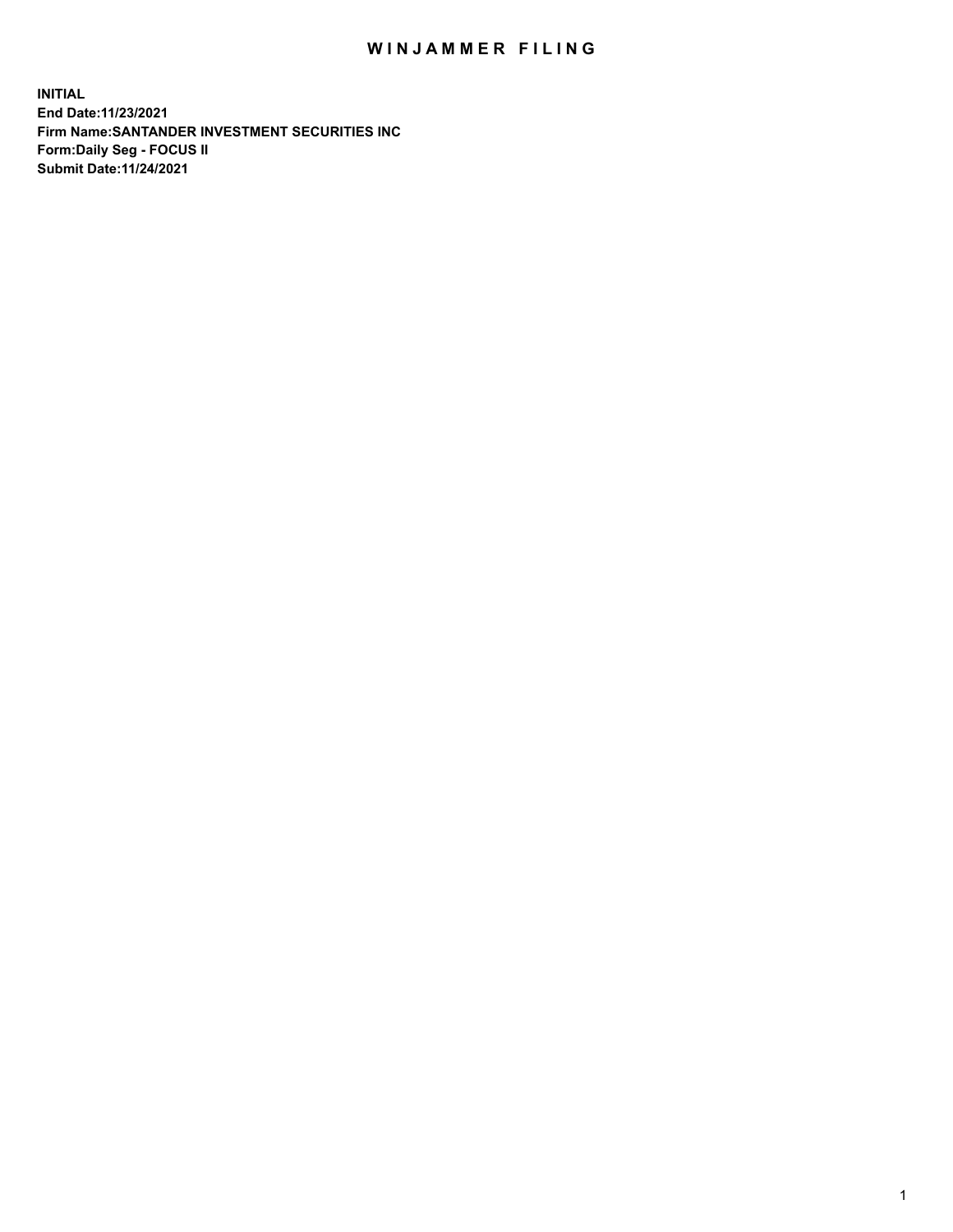**INITIAL End Date:11/23/2021 Firm Name:SANTANDER INVESTMENT SECURITIES INC Form:Daily Seg - FOCUS II Submit Date:11/24/2021 Daily Segregation - Cover Page**

Name of Company **SANTANDER INVESTMENT SECURITIES INC** Contact Name **Richard Ro** Contact Phone Number **(212) 350-3662** Contact Email Address **richard.ro@santander.us** FCM's Customer Segregated Funds Residual Interest Target (choose one): a. Minimum dollar amount: ; or **70,000,000** b. Minimum percentage of customer segregated funds required:% ; or **0** c. Dollar amount range between:and; or **0 0** d. Percentage range of customer segregated funds required between:% and%. **0 0** FCM's Customer Secured Amount Funds Residual Interest Target (choose one): a. Minimum dollar amount: ; or **0** b. Minimum percentage of customer secured funds required:% ; or **0** c. Dollar amount range between:and; or **0 0** d. Percentage range of customer secured funds required between:% and%. **0 0** FCM's Cleared Swaps Customer Collateral Residual Interest Target (choose one): a. Minimum dollar amount: ; or **0** b. Minimum percentage of cleared swaps customer collateral required:% ; or **0** c. Dollar amount range between:and; or **0 0** d. Percentage range of cleared swaps customer collateral required between:% and%. **0 0**

Attach supporting documents CH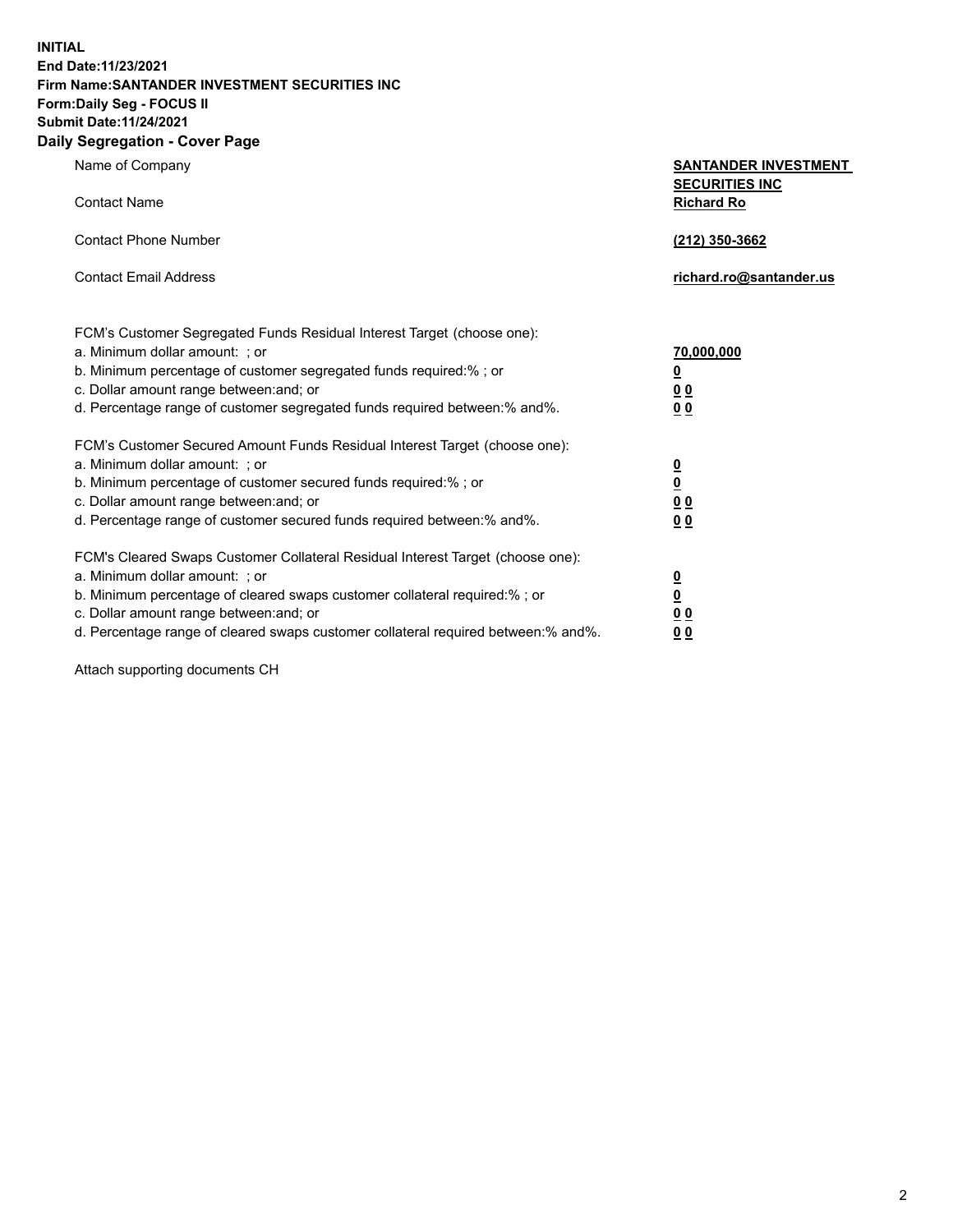## **INITIAL End Date:11/23/2021 Firm Name:SANTANDER INVESTMENT SECURITIES INC Form:Daily Seg - FOCUS II Submit Date:11/24/2021 Daily Segregation - Secured Amounts**

|     | Foreign Futures and Foreign Options Secured Amounts                                         |                   |
|-----|---------------------------------------------------------------------------------------------|-------------------|
|     | Amount required to be set aside pursuant to law, rule or regulation of a foreign            | $0$ [7305]        |
|     | government or a rule of a self-regulatory organization authorized thereunder                |                   |
| 1.  | Net ledger balance - Foreign Futures and Foreign Option Trading - All Customers             |                   |
|     | A. Cash                                                                                     | $0$ [7315]        |
|     | B. Securities (at market)                                                                   | $0$ [7317]        |
| 2.  | Net unrealized profit (loss) in open futures contracts traded on a foreign board of trade   | $0$ [7325]        |
| 3.  | Exchange traded options                                                                     |                   |
|     | a. Market value of open option contracts purchased on a foreign board of trade              | $0$ [7335]        |
|     | b. Market value of open contracts granted (sold) on a foreign board of trade                | 0 [7337]          |
| 4.  | Net equity (deficit) (add lines 1. 2. and 3.)                                               | $0$ [7345]        |
| 5.  | Account liquidating to a deficit and account with a debit balances - gross amount           | $0$ [7351]        |
|     | Less: amount offset by customer owned securities                                            | 0 [7352] 0 [7354] |
| 6.  | Amount required to be set aside as the secured amount - Net Liquidating Equity              | $0$ [7355]        |
|     | Method (add lines 4 and 5)                                                                  |                   |
| 7.  | Greater of amount required to be set aside pursuant to foreign jurisdiction (above) or line | $0$ [7360]        |
|     | 6.                                                                                          |                   |
|     | FUNDS DEPOSITED IN SEPARATE REGULATION 30.7 ACCOUNTS                                        |                   |
| 1.  | Cash in banks                                                                               |                   |
|     | A. Banks located in the United States                                                       | $0$ [7500]        |
|     | B. Other banks qualified under Regulation 30.7                                              | 0 [7520] 0 [7530] |
| 2.  | Securities                                                                                  |                   |
|     | A. In safekeeping with banks located in the United States                                   | $0$ [7540]        |
|     | B. In safekeeping with other banks qualified under Regulation 30.7                          | 0 [7560] 0 [7570] |
| 3.  | Equities with registered futures commission merchants                                       |                   |
|     | A. Cash                                                                                     | $0$ [7580]        |
|     | <b>B.</b> Securities                                                                        | <u>0</u> [7590]   |
|     | C. Unrealized gain (loss) on open futures contracts                                         | 0 [7600]          |
|     | D. Value of long option contracts                                                           | $0$ [7610]        |
|     | E. Value of short option contracts                                                          | 0 [7615] 0 [7620] |
| 4.  | Amounts held by clearing organizations of foreign boards of trade                           |                   |
|     | A. Cash                                                                                     | $0$ [7640]        |
|     | <b>B.</b> Securities                                                                        | <u>0</u> [7650]   |
|     | C. Amount due to (from) clearing organization - daily variation                             | $0$ [7660]        |
|     | D. Value of long option contracts                                                           | $0$ [7670]        |
|     | E. Value of short option contracts                                                          | 0 [7675] 0 [7680] |
| 5.  | Amounts held by members of foreign boards of trade                                          |                   |
|     | A. Cash                                                                                     | $0$ [7700]        |
|     | <b>B.</b> Securities                                                                        | $0$ [7710]        |
|     | C. Unrealized gain (loss) on open futures contracts                                         | $0$ [7720]        |
|     | D. Value of long option contracts                                                           | $0$ [7730]        |
|     | E. Value of short option contracts                                                          | 0 [7735] 0 [7740] |
| 6.  | Amounts with other depositories designated by a foreign board of trade                      | $0$ [7760]        |
| 7.  | Segregated funds on hand                                                                    | $0$ [7765]        |
| 8.  | Total funds in separate section 30.7 accounts                                               | $0$ [7770]        |
| 9.  | Excess (deficiency) Set Aside for Secured Amount (subtract line 7 Secured Statement         | 0 [7380]          |
|     | Page 1 from Line 8)                                                                         |                   |
| 10. | Management Target Amount for Excess funds in separate section 30.7 accounts                 | $0$ [7780]        |
| 11. | Excess (deficiency) funds in separate 30.7 accounts over (under) Management Target          | $0$ [7785]        |
|     |                                                                                             |                   |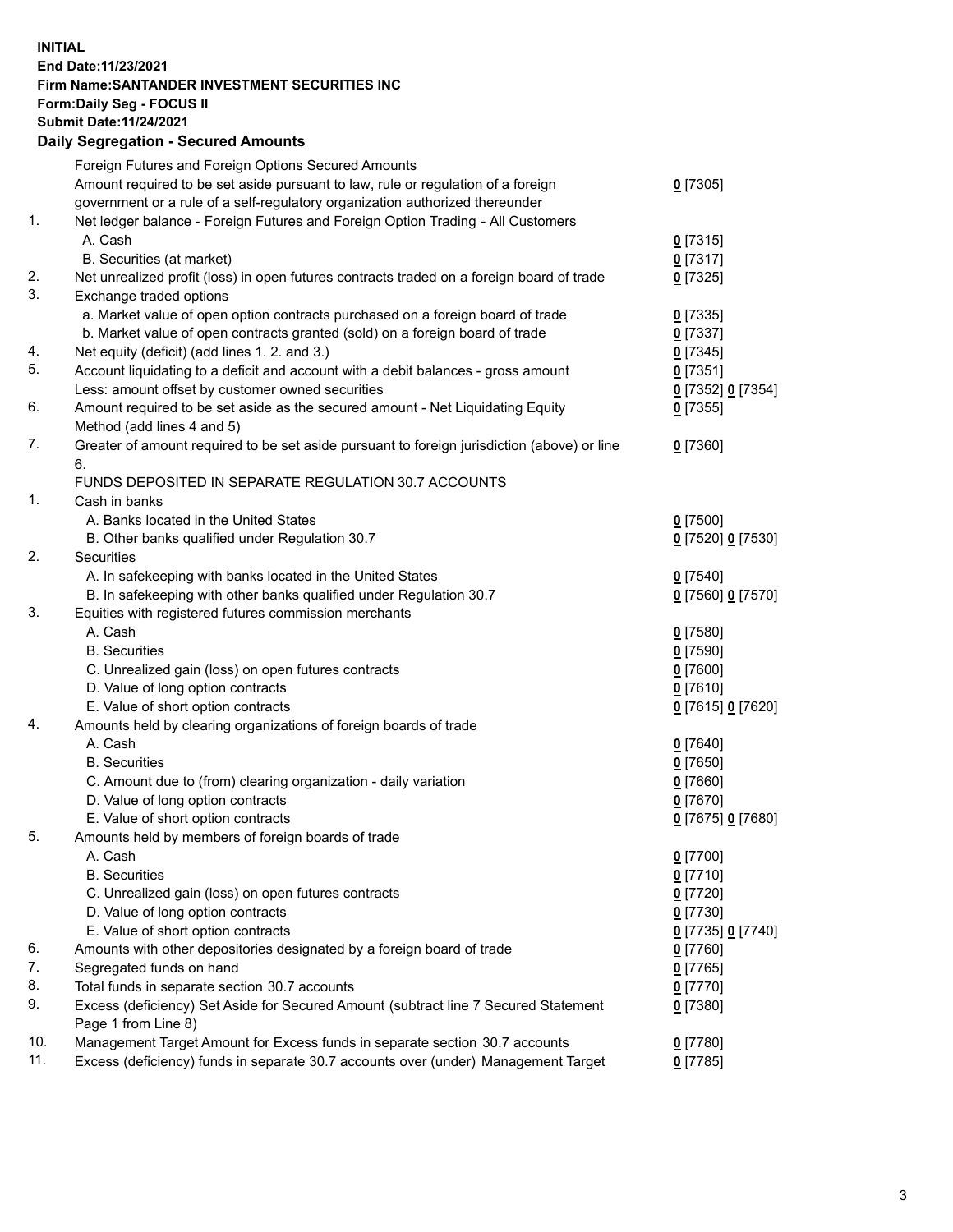| <b>INITIAL</b> |                                                                                                                                     |                      |
|----------------|-------------------------------------------------------------------------------------------------------------------------------------|----------------------|
|                | End Date: 11/23/2021                                                                                                                |                      |
|                | Firm Name: SANTANDER INVESTMENT SECURITIES INC                                                                                      |                      |
|                | Form: Daily Seg - FOCUS II                                                                                                          |                      |
|                | Submit Date: 11/24/2021                                                                                                             |                      |
|                | Daily Segregation - Segregation Statement                                                                                           |                      |
|                | SEGREGATION REQUIREMENTS(Section 4d(2) of the CEAct)                                                                                |                      |
| 1.             | Net ledger balance                                                                                                                  |                      |
|                | A. Cash                                                                                                                             | 2,134,893,135 [7010] |
|                | B. Securities (at market)                                                                                                           | $0$ [7020]           |
| 2.             | Net unrealized profit (loss) in open futures contracts traded on a contract market                                                  | -75,239,274 [7030]   |
| 3.             | Exchange traded options                                                                                                             |                      |
|                | A. Add market value of open option contracts purchased on a contract market                                                         | 42,545,590 [7032]    |
|                | B. Deduct market value of open option contracts granted (sold) on a contract market                                                 | -37,460,640 [7033]   |
| 4.             | Net equity (deficit) (add lines 1, 2 and 3)                                                                                         | 2,064,738,811 [7040] |
| 5.             | Accounts liquidating to a deficit and accounts with                                                                                 |                      |
|                | debit balances - gross amount                                                                                                       | $0$ [7045]           |
|                | Less: amount offset by customer securities                                                                                          | 0 [7047] 0 [7050]    |
| 6.             | Amount required to be segregated (add lines 4 and 5)                                                                                | 2,064,738,811 [7060] |
|                | FUNDS IN SEGREGATED ACCOUNTS                                                                                                        |                      |
| 7.             | Deposited in segregated funds bank accounts                                                                                         |                      |
|                | A. Cash                                                                                                                             | 210,435,341 [7070]   |
|                | B. Securities representing investments of customers' funds (at market)                                                              | $0$ [7080]           |
|                | C. Securities held for particular customers or option customers in lieu of cash (at                                                 | $0$ [7090]           |
|                | market)                                                                                                                             |                      |
| 8.             | Margins on deposit with derivatives clearing organizations of contract markets                                                      |                      |
|                | A. Cash                                                                                                                             | 1,883,657,593 [7100] |
|                | B. Securities representing investments of customers' funds (at market)                                                              | $0$ [7110]           |
|                | C. Securities held for particular customers or option customers in lieu of cash (at                                                 | $0$ [7120]           |
|                | market)                                                                                                                             |                      |
| 9.             | Net settlement from (to) derivatives clearing organizations of contract markets                                                     | 37,317,035 [7130]    |
| 10.            | Exchange traded options                                                                                                             |                      |
|                | A. Value of open long option contracts                                                                                              | 42,545,590 [7132]    |
|                | B. Value of open short option contracts                                                                                             | -37,460,640 [7133]   |
| 11.            | Net equities with other FCMs                                                                                                        |                      |
|                | A. Net liquidating equity                                                                                                           | $0$ [7140]           |
|                | B. Securities representing investments of customers' funds (at market)                                                              | $0$ [7160]           |
|                | C. Securities held for particular customers or option customers in lieu of cash (at                                                 | $0$ [7170]           |
| 12.            | market)                                                                                                                             |                      |
| 13.            | Segregated funds on hand                                                                                                            | $0$ [7150]           |
| 14.            | Total amount in segregation (add lines 7 through 12)                                                                                | 2,136,494,919 [7180] |
| 15.            | Excess (deficiency) funds in segregation (subtract line 6 from line 13)<br>Management Target Amount for Excess funds in segregation | 71,756,108 [7190]    |
| 16.            |                                                                                                                                     | 70,000,000 [7194]    |
|                | Excess (deficiency) funds in segregation over (under) Management Target Amount                                                      | 1,756,108 [7198]     |
|                | Excess                                                                                                                              |                      |